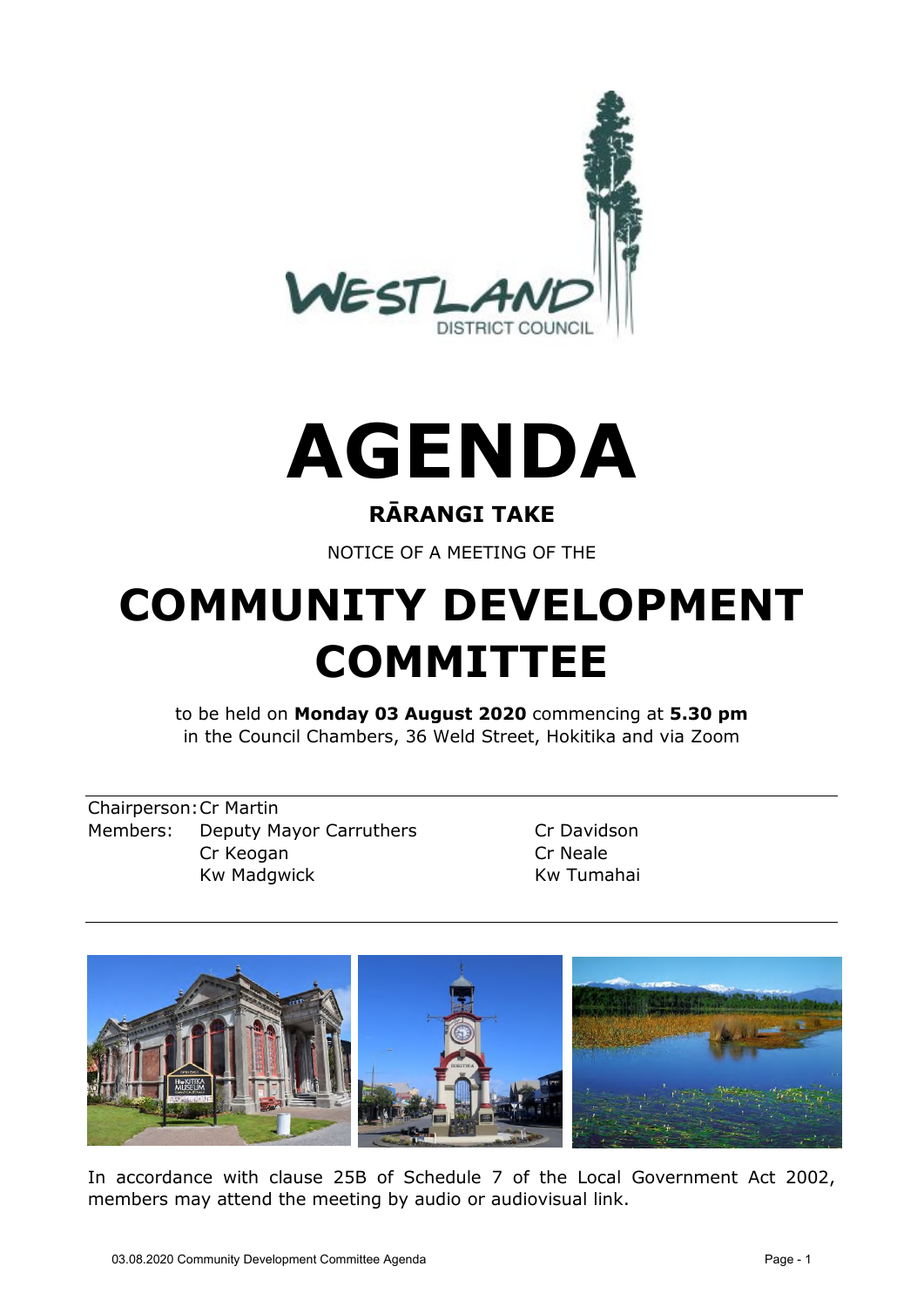# **Council Vision:**

We work with the people of Westland to grow and protect our communities, our economy and our unique natural environment.

## **Purpose:**

The Council is required to give effect to the purpose of local government as prescribed by section 10 of the Local Government Act 2002. That purpose is:

- (a) To enable democratic local decision-making and action by, and on behalf of, communities; and
- (b) To promote the social, economic, environmental, and cultural well-being of communities in the present and for the future.

### **1. NGĀ WHAKAPAAHA APOLOGIES**

(includes leave of absence notification)

## **2. WHAKAPUAKITANGA WHAIPĀNGA DECLARATIONS OF INTEREST**

Members need to stand aside from decision-making when a conflict arises between their role as a Member of the Council and any private or other external interest they might have. This note is provided as a reminder to Members to review the matters on the agenda and assess and identify where they may have a pecuniary or other conflict of interest, or where there may be a perception of a conflict of interest.

If a member feels they do have a conflict of interest, they should publicly declare that at the start of the meeting or of the relevant item of business and refrain from participating in the discussion or voting on that item. If a member thinks they may have a conflict of interest, they can seek advice from the Chief Executive or the Group Manager: Corporate Services (preferably before the meeting). It is noted that while members can seek advice the final decision as to whether a conflict exists rests with the member.

#### **3. NGĀ TAKE WHAWHATI TATA KĀORE I TE RĀRANGI TAKE URGENT ITEMS NOT ON THE AGENDA**

Section 46A of the Local Government Official Information and Meetings Act 1987 states:

- (7) An item that is not on the agenda for a meeting may be dealt with at the meeting if –
	- (a) the local authority by resolution so decides, and
	- (b) the presiding member explains at the meeting at a time when it is open to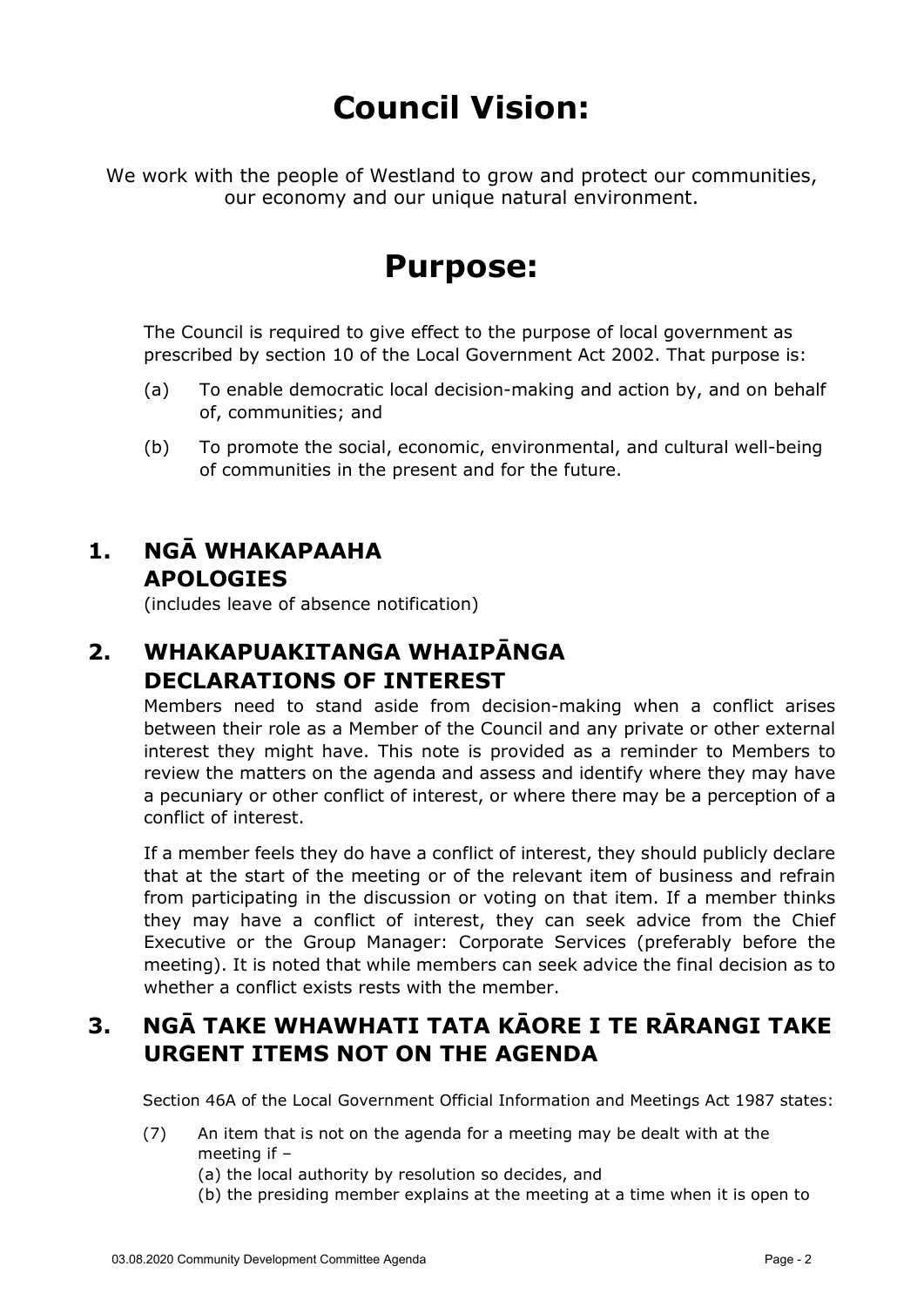the public, -

(i) the reason why the item is not on the agenda; and

(ii) the reason why the discussion of the item cannot be delayed until a subsequent meeting.

(7A) Where an item is not on the agenda for a meeting, -

(a) that item may be discussed at the meeting if –

(i) that item is a minor matter relating to the general business of the local authority; and

(ii) the presiding member explains at the beginning of the meeting, at a time when it is open to the public, that the item will be discussed at the meeting; but (b) No resolution, decision, or recommendation may be made in respect of that item except to refer that item to a subsequent meeting of the local authority for further discussion.

## **4. NGĀ MENETI O TE HUI KAUNIHERA MINUTES OF MEETINGS**

Minutes circulated separately via Microsoft Teams

**5.** ACTION LIST (Pages 4 – 5)

#### **6. NGĀ TĀPAETANGA PRESENTATIONS**

- **Westland Industrial Heritage Park Projects** Ian Gilbertson, Westland Industrial Park
- **Promotion of Hokitika**  Samuel Blight, Chairman Destination Hokitika

#### **7. PŪRONGO KAIMAHI STAFF REPORTS**

Nil

#### **DATE OF NEXT COMMUNITY DEVELOPMENT COMMITTEE MEETING 05 OCTOBER 2020 AT 5.30PM COUNCIL CHAMBERS, 36 WELD STREET, HOKITIKA AND VIA ZOOM**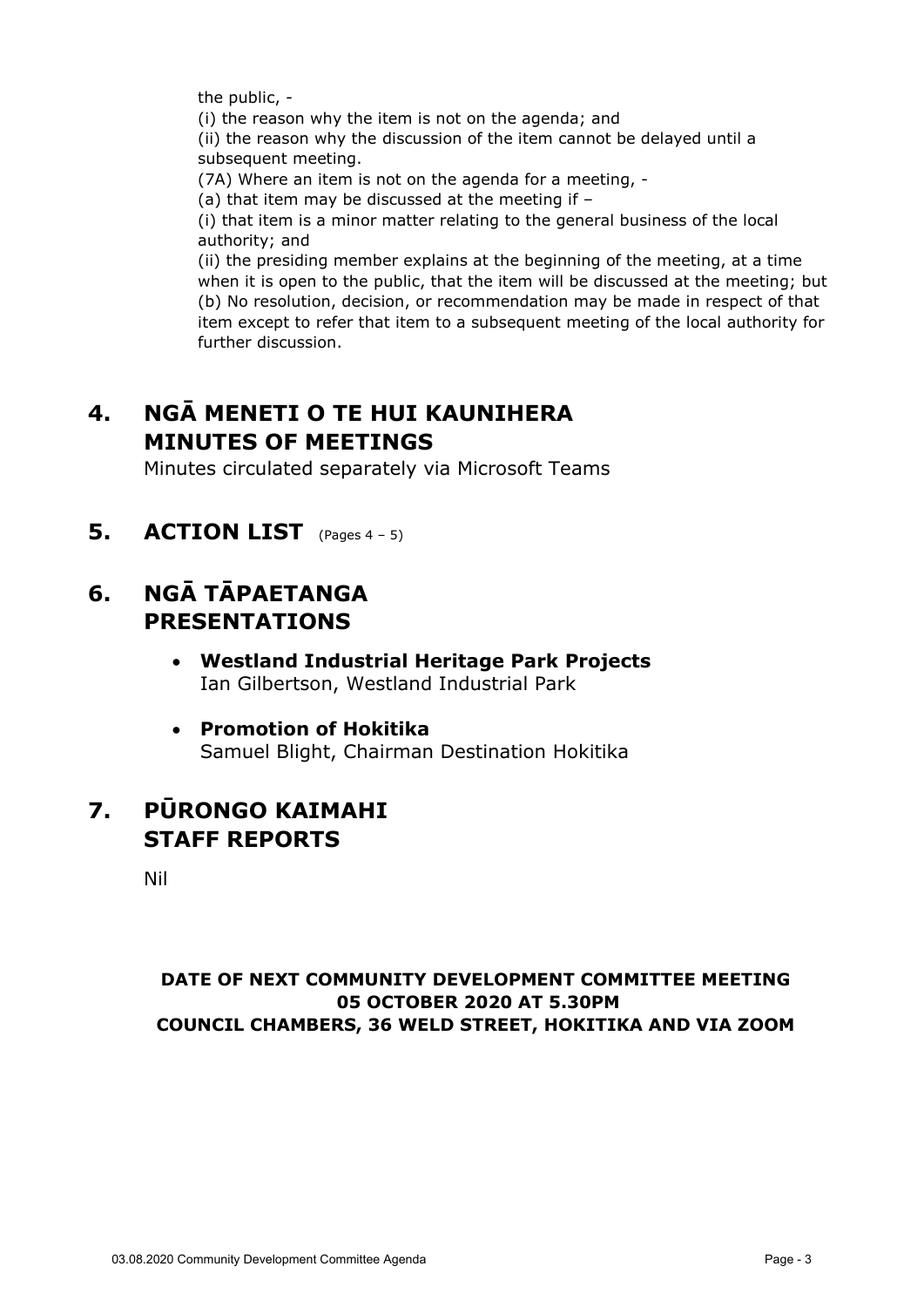#### **03.08.2020 COMMUNITY DEVELOPMENT COMMITTEE – ACTION LISTING**

| <b>Date</b> | <b>Item</b>                                                           | <b>Action Required</b>                                                                                                                                                                 | <b>Status</b>                                                                                                                                                                                                                                          | <b>Lead</b><br><b>Officer</b>                                                                  |
|-------------|-----------------------------------------------------------------------|----------------------------------------------------------------------------------------------------------------------------------------------------------------------------------------|--------------------------------------------------------------------------------------------------------------------------------------------------------------------------------------------------------------------------------------------------------|------------------------------------------------------------------------------------------------|
| 03.02.20    | Reserves, Parks and Environment Sub-<br>Committee                     | Sub-Committee to be formalised.                                                                                                                                                        | Terms of Reference developed.<br>$\bullet$<br>Report to committee to<br>confirm. Require council<br>nominations<br>Nominees contacted<br>$\bullet$<br>Report to CDC to confirm<br>$\bullet$<br>membership of Parks Reserves<br>& Environment Sub-Group | <b>Community Development</b><br>Advisor<br>Completed                                           |
| 03.02.20    | Terms of Reference - Reserves, Parks<br>and Environment Sub-Committee | To be drafted and emailed to the<br>Committee for their input.                                                                                                                         | Complete - awaiting<br>$\bullet$<br>Committee sign-off                                                                                                                                                                                                 | <b>Community Development</b><br>Advisor                                                        |
| 03.02.20    | WestREAP                                                              | Invite to a future Committee Meeting.                                                                                                                                                  | Suggest invite WestREAP CE<br>$\bullet$<br>and Education Manger to<br>present at 03August meeting                                                                                                                                                      | <b>Community Development</b><br>Advisor<br>Revised due to availability<br>to 5 October Meeting |
| 03.02.20    | Westland Safe Community Coalition -<br>Safer Westland                 | Letter to the group to advise that the<br>Committee recognises the Sub-<br>Committee.<br><b>Chair: Cr Jane Neale</b><br>6 monthly reports to CDC                                       | Letter to Safer Westland next<br>$\bullet$<br>Meeting 12 June 2020<br>$\bullet$                                                                                                                                                                        | <b>Community Development</b><br>Advisor<br>Letter sent                                         |
| 03.02.20    | Hokitika Museum Governance Group                                      | To be established.                                                                                                                                                                     | Awaiting impacts of COVID-19.<br>$\bullet$<br>Changing landscape in regards<br>to museum requirements                                                                                                                                                  | <b>Regulatory Services</b><br>Manager                                                          |
| 03.02.20    | Culture and Heritage Sub-Committee                                    | To be established comprising:<br>Heritage Hokitika, Westland Industrial<br>Heritage Park, West Coast Heritage<br>Chair: Deputy Mayor Cr Carruthers<br>Terms of Reference for Sub-Group | Ongoing                                                                                                                                                                                                                                                | <b>Chief Executive</b>                                                                         |
| 03.02.20    | Rimu-Woodstock Lookout                                                | Consideration of the future upkeep of<br>this area and check if it is included on<br>the Council's Asset Register and regular<br>maintenance of the area scheduled.                    | Confirmed<br>that<br>this<br>infrastructure should be looked<br>after by WDC. Westroads have<br>the contract for maintaining the<br>grounds                                                                                                            | <b>Chief Executive</b>                                                                         |

Page | 1